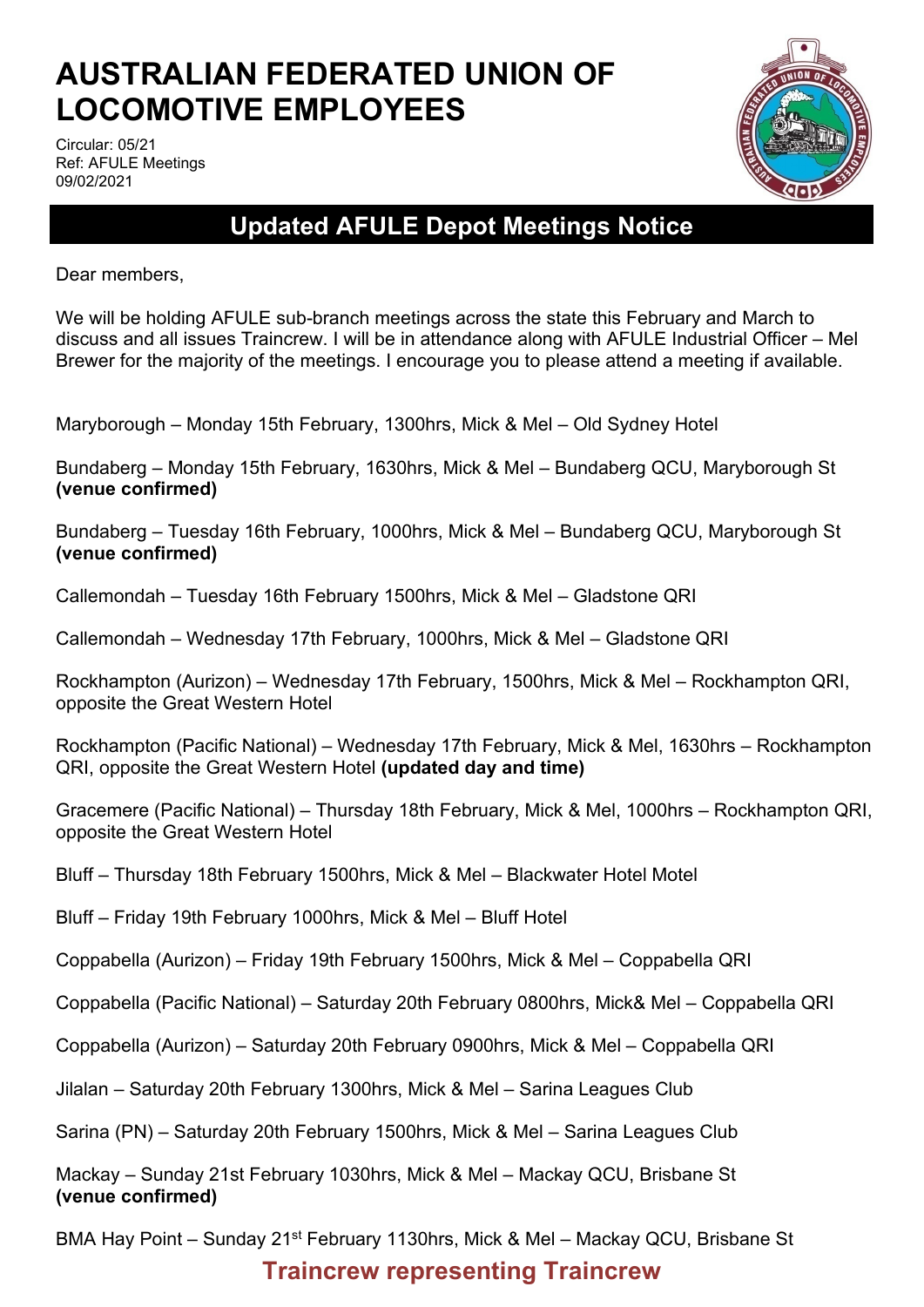#### **(venue confirmed)**

Pring (Aurizon) – Sunday 21st February 1530hrs, Mick & Mel – Grandview Hotel

Bowen (PN) – Sunday 21st February 1630hrs, Mick & Mel – Grandview Hotel

Townsville (PN) – Monday 22nd February 1400hrs, Mick & Mel – Toms Tavern Aitkenvale

Townsville (QR) - Monday 22nd February 1500hrs, Mick & Mel – Toms Tavern Aitkenvale

Townsville (Aurizon) – Monday 22nd February 1600hrs, Mick & Mel – Toms Tavern Aitkenvale

Townsville (Aurizon) – Tuesday 23rd February 1000hrs, Mick & Mel – Toms Tavern Aitkenvale

Hughenden – Tuesday 23rd February 1600hrs, Mick & Mel – Hughenden Railway Social Club

Hughenden – Wednesday 24th February 0800hrs, Mick & Mel – Hughenden Railway Social Club

Cloncurry – Wednesday 24th February 1500hrs, Mick & Mel – Cloncurry Bowls Club

Mt. Isa – Thursday 25th February 1500hrs, Mick – Overlander Hotel

Longreach – Friday 26th February 1600hrs, Mick – The Birdcage Hotel

Emerald (QR) – Saturday 27th February 1500hrs, Mick – Star Hotel

Emerald (Aurizon) – Saturday 27th February 1600hrs, Mick – Star Hotel

Roma – Sunday 28th February 1500hrs, Mick – Roma Platform

Toowoomba – Monday 1st March 1400hrs, Mick – Toowoomba QRI

Fisherman Island – Tuesday 2nd March 1400hrs, Mick - Venue TBC

Acacia Ridge – Wednesday 3rd March 1000hrs, Mick – Acacia Ridge Depot

Moolabin – Monday 22nd March 1200hrs, Mick – Yeronga Services Club **(updated day and time)**

Cairns – Date, Time & Venue TBC

Citytrain – March Date & Time TBC, Mick & Woody – AFULE State Office, 41 Peel St. South Brisbane

Please contact your local AFULE rep, Divisional Councillor or State Office on 3844 9163 or [statesecretary@afule.org.au](mailto:statesecretary@afule.org.au) if you would like further information.

In Solidarity,

nt

Mick McKitrick, State Secretary

### **Traincrew representing Traincrew**